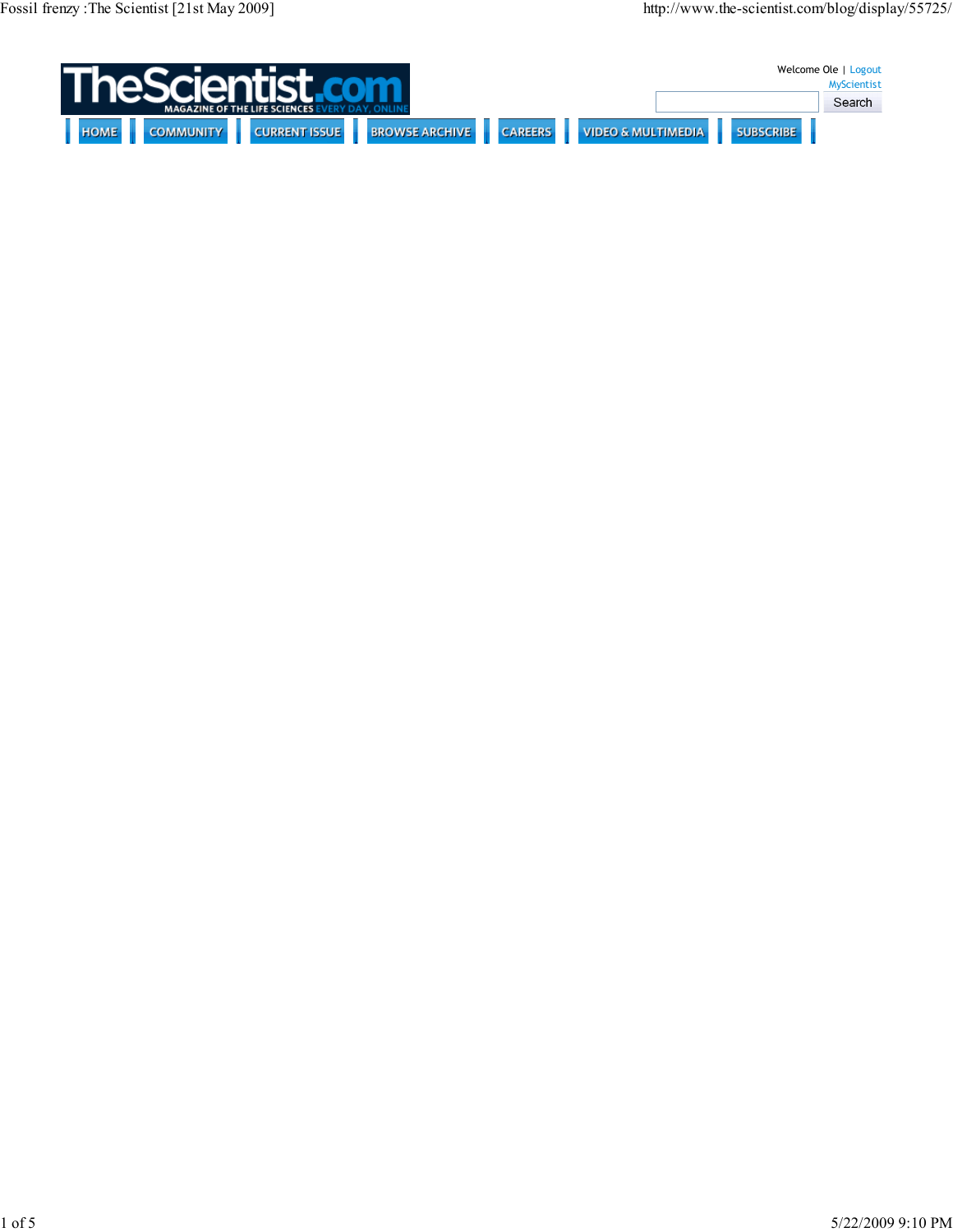

Advertisement

# Fossil frenzy

Posted by Elie Dolgin [Entry posted at 21st May 2009 05:13 PM GMT] View comments(6) | Comment on this news story

On Tuesday, the world met "Ida" -- a 47-million-year-old primate fossil touted as a "REVOLUTIONARY SCIENTIFIC FIND THAT WILL CHANGE EVERYTHING," according to a press release. The media went berserk. Google News now lists more than 750 articles relating to little ol' Darwinius masillae -- and the search engine itself even changed the lettering on its logo yesterday. At a press conference earlier this week, the study's lead author, Jørn Hurum of the University of Oslo, variously called the fossil the holy grail of paleontology and the lost ark of archeology. Next week, a two-hour documentary will air on the History Channel -- brazenly called "The Link" -- and a book of the same name has already hit bookstores.



Supplements

**D.** Life Sciences in Ireland

**D.** Life Sciences in the Greater Phila. Region

Schizophrenia

Autoimmunity

## Survey Series

**Best Places to Work** 

 $\sqrt{2}$ , \$alary \$urvey

**D** Lab Web Site and Video Awards



Science headlines delivered daily. Register today. The Scientist Daily

## Institutions

 $\sum$  For Librarians

Recommend Us to Your Librarian

For Advertisers

All this has led many to cry foul about how the finding -- published Tuesday (May 19) in PLoS ONE -- is being sold. The Scientist spoke with Matthew Nisbet, a communications specialist at American University in Washington, DC, who studies the intersections between science, media, and politics, to discuss how the promotion of this one discovery really has changed everything in the realm of science The Scientist: How unusual is this amount of

Matthew Nisbet

Image: American University media attention for a single study?

Matthew Nisbet: This single study may have

gotten more attention across multiple media platforms than any study in recent history. You may have to go back to the announcement that Raelians had cloned a human child, or the cold fusion announcement back in the early 1990s [to find a comparable media response]. Those are in part unfair comparisons because neither one of those studies was peer reviewed. The big difference this time is that this study is peer reviewed in a major journal.

TS: Have the authors of this study crossed the line into overselling and hype?

MN: It's a difficult balance in order to generate wider attention. You have to use language and metaphors that are non-traditional in how science is communicated. On the other hand, whether it's a fossil find or a pharmaceutical drug, you don't want to use metaphors that oversell the impact or promise of the discovery. The risk with that is that you undermine credibility and trust with the public.

TS: The paper's publication was accompanied with spots on morning talkshows, a book, TV tie-ins, and so on. Isn't that all a bit much?

MN: There's an important distinction between the channel and the language and the metaphor. There's nothing wrong with communicating about the find across these various channels. In fact, scientists have to go beyond their traditional mechanisms for communicating if they're going to reach beyond a narrow slice of the public. But where you need to be careful is in how you choose to define a particular study. I think where [the authors] might have gone wrong was not in the use of the channels but actually in the choice of language.

TS: In addition to toning down the rhetoric, how can scientists use these same tactics more responsibly?

MN: This type of "going broad" strategy might be more appropriately applied to a scientific subject generally or to a body of research rather than a single study. No single study is the "slam dunk" or the so-called "missing link," as this particular study has been defined. The strategy is tremendously innovative, though, and it has introduced science concepts to audiences that wouldn't otherwise pay attention to them. This can now be a platform for learning how to engage wider audiences to start following scientific subjects more closely.

TS: How are scientists themselves responding to this announcement?

MN: Apart from how the media is discussing the story, there's a really interesting conversation online among scientists about just how significant of a finding this is. Before, when a study like this came out, our only access to what might be on the minds of the scientists was to follow their limited statements in the New York Times or read the news at a place like The Scientist. But now, with the blogosphere, within hours [of publication] we can actually eavesdrop on what

## LATEST NEWS

Page Tools

#### Life Ascending

To wake or not to wake?

Fossil frenzy

NIH's new rare disease push

Magneto-ants pump iron

**Tumors spur** depression

Obama names new CDC chief

Extreme mammals

Q&A: Frog saver

Will new ESC rules hurt research?

Nonslip role for petal cells

Send us your videos

Big ocean, small RNAs

Blood grows when it flows

Primate lab slapped by USDA

More Entries...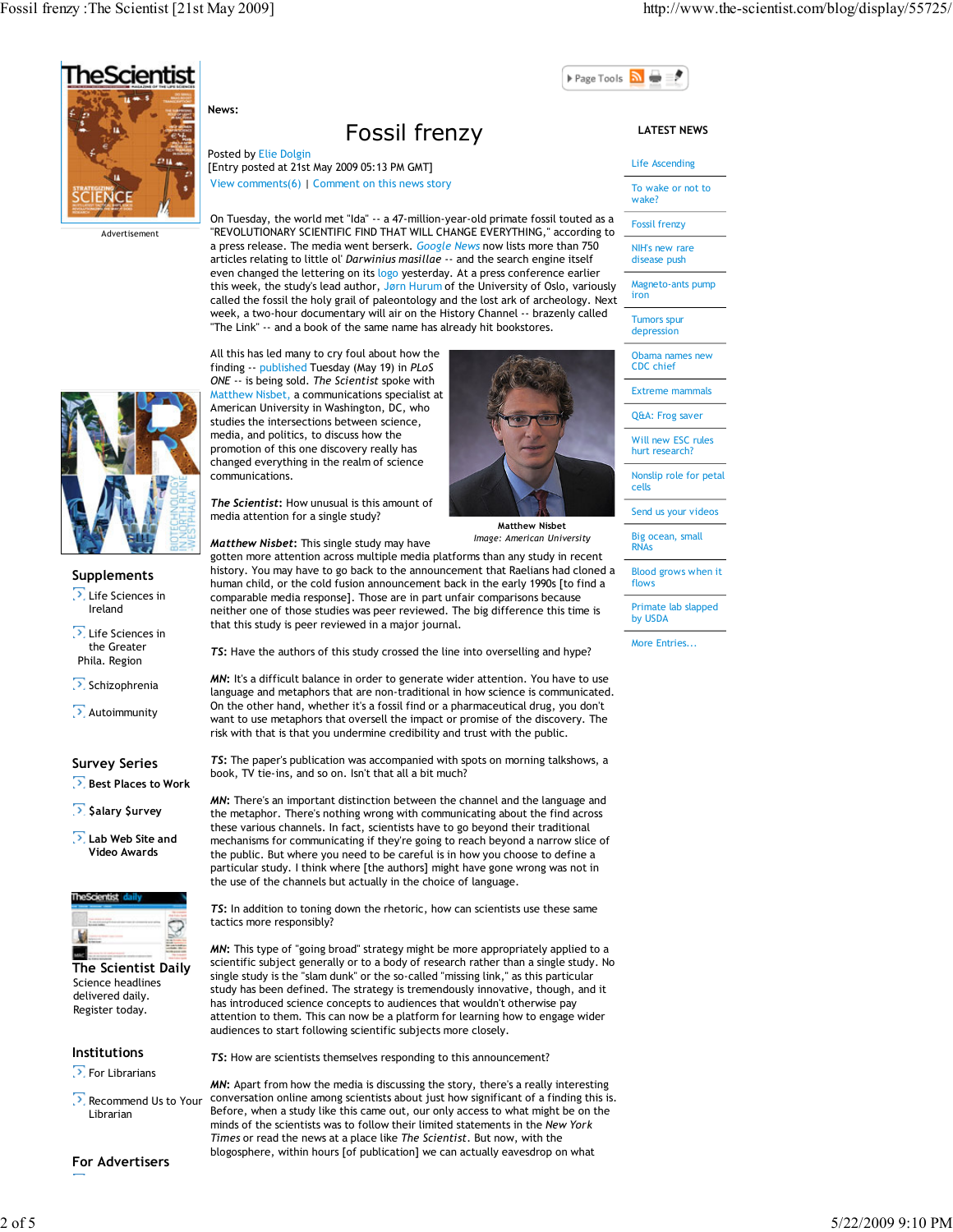## Ď.

## **D** Contact Ad Team

2009 Media Kit

different scientists think about the study and how they're beginning to make sense of it. Also, there's a breakdown in the hierarchy within science. Now, you have non-symmetrical interactions between graduate students and senior scientists. It's something that's completely different in the world of science.

TS: What can we learn from this episode?

MN: The take-home lesson is that this is a really innovative model for going broad and reaching audiences, and it's a model that there's a lot to learn from in terms of effectiveness and strategy. But the danger is that in activating those broader channels that you don't go beyond what can accurately and honestly be said about the significance of the paper for the promise of the underlying science. There's a lot to like about the strategy and the planning and the wider attention that this study has gotten, but there's a lot to debate about the language and metaphor that's been used to convey the significance of the study.

## Related stories:

• The hype of science [15th April 2009] The future of public engagement [October 2007] Science communication under scrutiny [21st July 2003]

| Advertisement |  |
|---------------|--|

## Rate this article

Rating: 3.40/5 (15 votes )

## Comment on this news story

## Return to Top

comment: Nothing new in the hype except the hype has been hyped by null null

#### [Comment posted 2009-05-21 17:59:39]

There really is not much new in this new mutual exploitation of "science" by the media and the media by the "science." If there is anything new, it is the prepackaging and relative slickness of the image making of the specimen and the personalities and institutions involved. There is much that is competitive about dead things and their discoverers, primary or secondary discovering parties, and there is a temptation to smooth the rough edges to maximize the hype and potential dollar end. In this case, it seems that the describers really did not go out and do the field work to "discover" the fossil; it was purchased, and in part even fabricated and then another part also purchased.

One of the major problems with the fossil then becomes one of determinging the "where" part of its discovery. Beyond just geographical location, the stratigraphic part of fossil's identity would seem to be in doubt, and that doubt can have substantial impact on its significance. Up or down in a rock sequence can mean thousands or tens of thousands or millions of years in the age of any fossil.

Then too, buying fossils is a big negative among academic and museum paleontologists, and the Society of Vertebrate Paleontology has long admonished those who buy and those who sell. However, just as in the case of the really important fossil, "Sue," the world's most famous T. rex, the fossil "establishment" embodied in the Society of Vertebrate Paleontology dared not voice criticism of the Field Museum, McDonalds and Disney, and their complex transaction that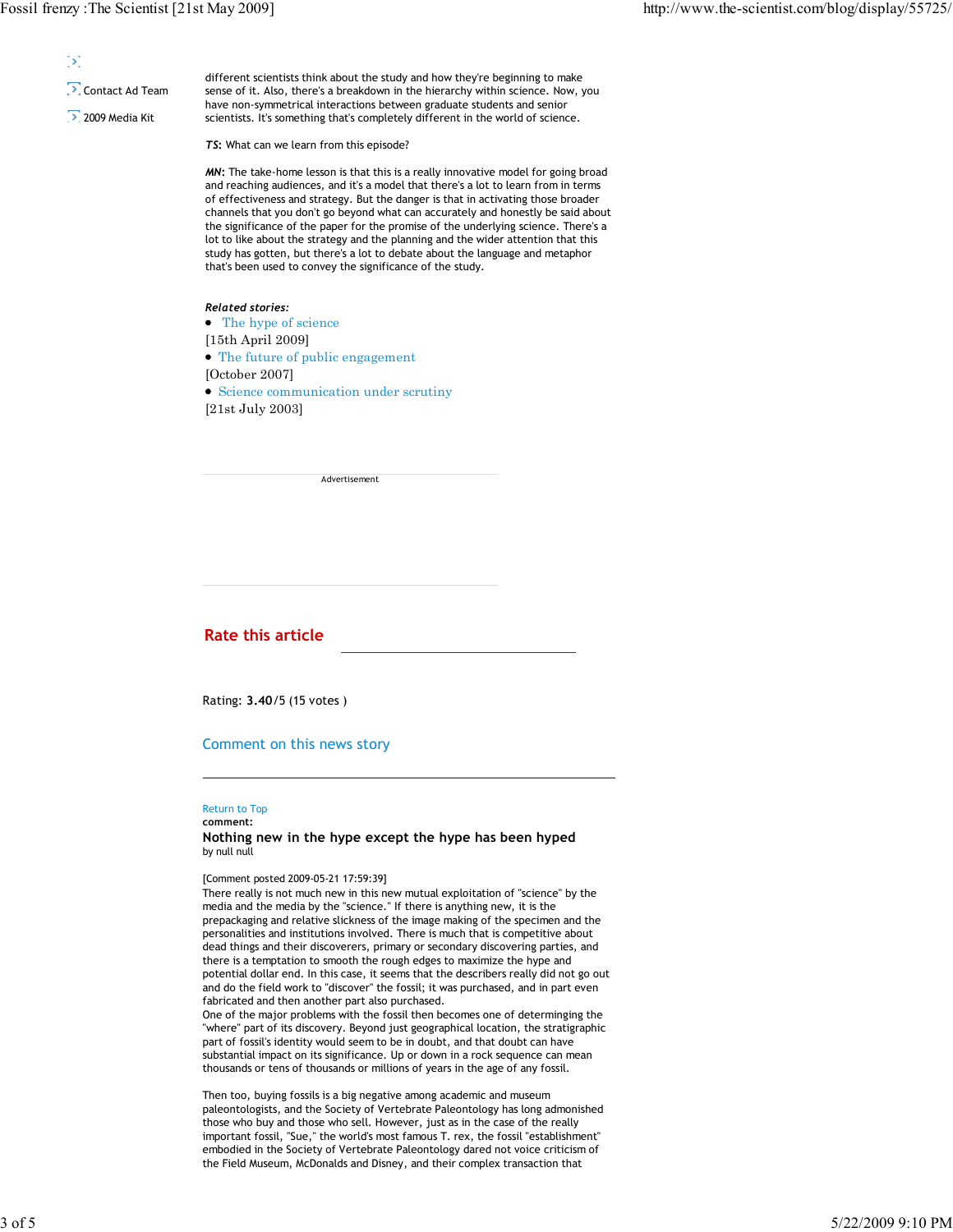purchased "Sue" at auction. Yet the "commercial" paleontologists, Peter and Neal Larson, and their staff, were treated miserably by the "fossil establishment" despite their record of superb discovery and research.

The historic record of the reporting fossil discoveries is filled with "reports" and coverage of the smallest, largest, oldest, youngest,fiercest, or whatever "-est" one wishes to use. May disocveries are significant, and just as many are determined to be less significant than the original claims that announced them. It is all part of how paleontologists and other scientists do business. One only has to look at the massive coverage of the neocatastrophist theory of an extrterrestrial cause of the demise of the dinosaurs ny Walter amd Louis Alvarez and their supporters. It is with some comfort, that Gerta Keller resisted the tidal wave of media and professional hype, and is now finding a place on the stage with her very different but no less documented alternative theories.

I recently was reading of the attention Albert Einstein received in the media and the amazing authority he garnered as the embodiment of what it meant to be a scientist. He seems to have greeted all this with a modesty and grace, and amusment, that placed it in an appropriate contex in his own mind. Unfortunately, the pressures of today, and the competition for space and attention, results in the media hype that we see. In the end, it obscures the significance of the discovery.

Donald Wolberg Socorro, NM

## Return to Top

comment:

the story is not the science but the hype- by zach dicker

[Comment posted 2009-05-21 17:20:38]

Too bad Ellie Dolgin did not ask Matthew Nisbet some questions that went beyond his excellent post on Framing Science-5/19--since this is really a hype story that incidentally is about science.

If Variety or the Hollywood Reporter were doing this story they would want to follow the money--

So far, we know the science, we know thew merchandising, all that is left to know is who organized the effort, who managed it, who put up the money, and how will the profits be divided.-

The other question is PLoS--all the other players--History Channel, ABC News, Little Brown Books, we understand--seems PLoS is using this effort as a stepping stone to becoming a consumer mag ie Scientific American or Wired? Strange-- since both seem to be challenged--

So I'm waiting for the next chapter--and hope it come from Nisbet or The Scientist and not the Hollywood Reporter-- Zach Dicker-- BiotechScienceNews.com- zdicker@verizon.net

#### Return to Top

comment: A bad strategy by Earle HOlland

#### [Comment posted 2009-05-21 16:24:48]

Matt writes that "this is a really innovative model for going broad and reaching audiences, and it's a model that there's a lot to learn from in terms of effectiveness and strategy." Respectfully, I think this is flat-out wrong! What can be learned from this is an effective way of circumventing the normal checks that good science writers bring to this process. From Carl Zimmer's blog, and a conversation I had with John Noble Wilford, it's clear that those orchestrating the press conference/book/TV show were manipulating the event to their own advantage, in spite of the damage it might do to the science. Yes, it netted more than 700 stories hyping the finding but the restrictions on access to the information facilitated a less-than-accurate representation of what importance the find actually was. This kind of "press agentry" does nothing positive for science -- any interest that might be garnered by the flood of coverage is rapidly lost when readers find that they were misled in the beginning. That doesn't help either science or journalism, in my opinion.